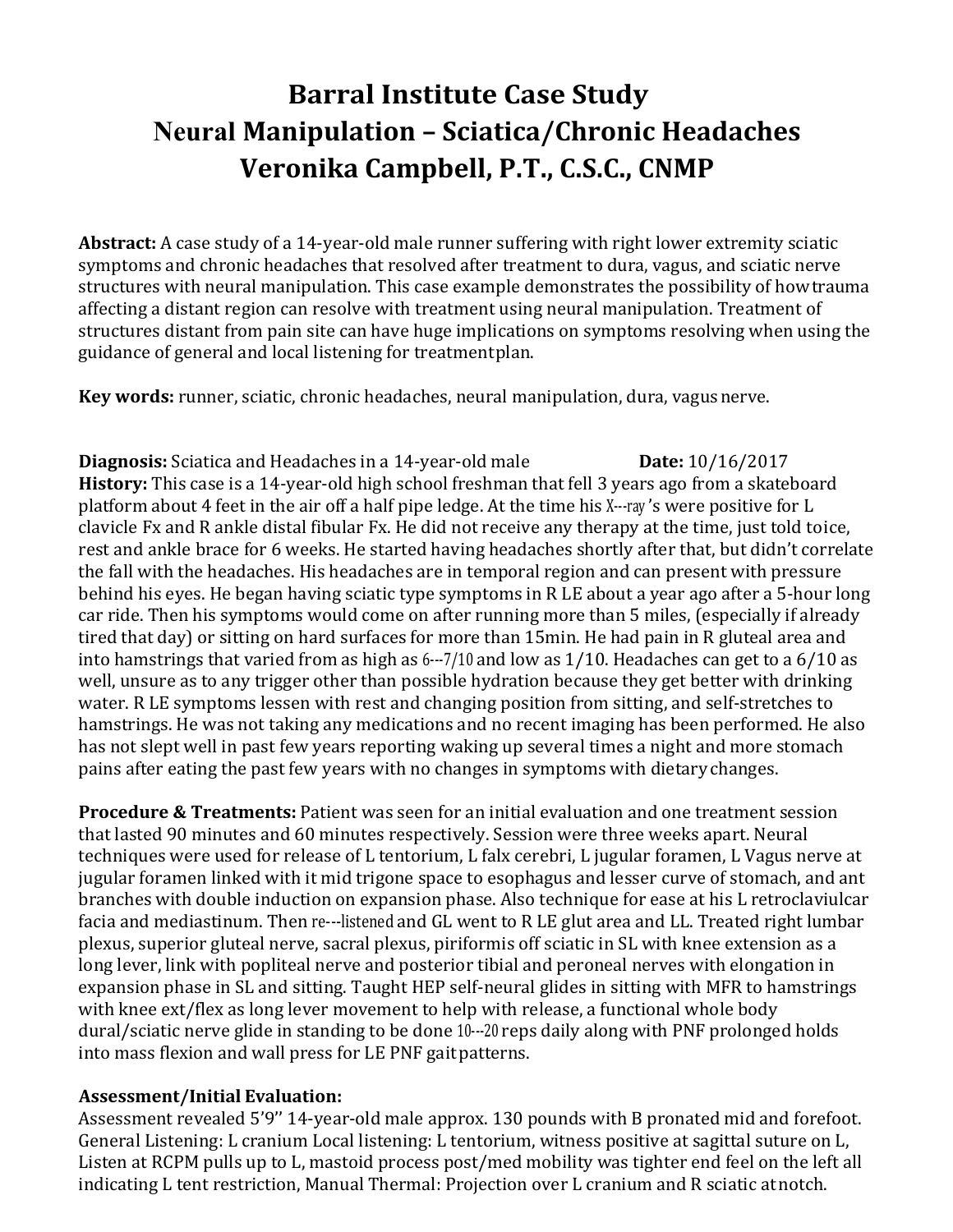Pre Treatment: pain in sitting 6/10. L PSIS elevated with positive jump test on L. No significant gait deviations, deep squat on R has lack of folding at R hip.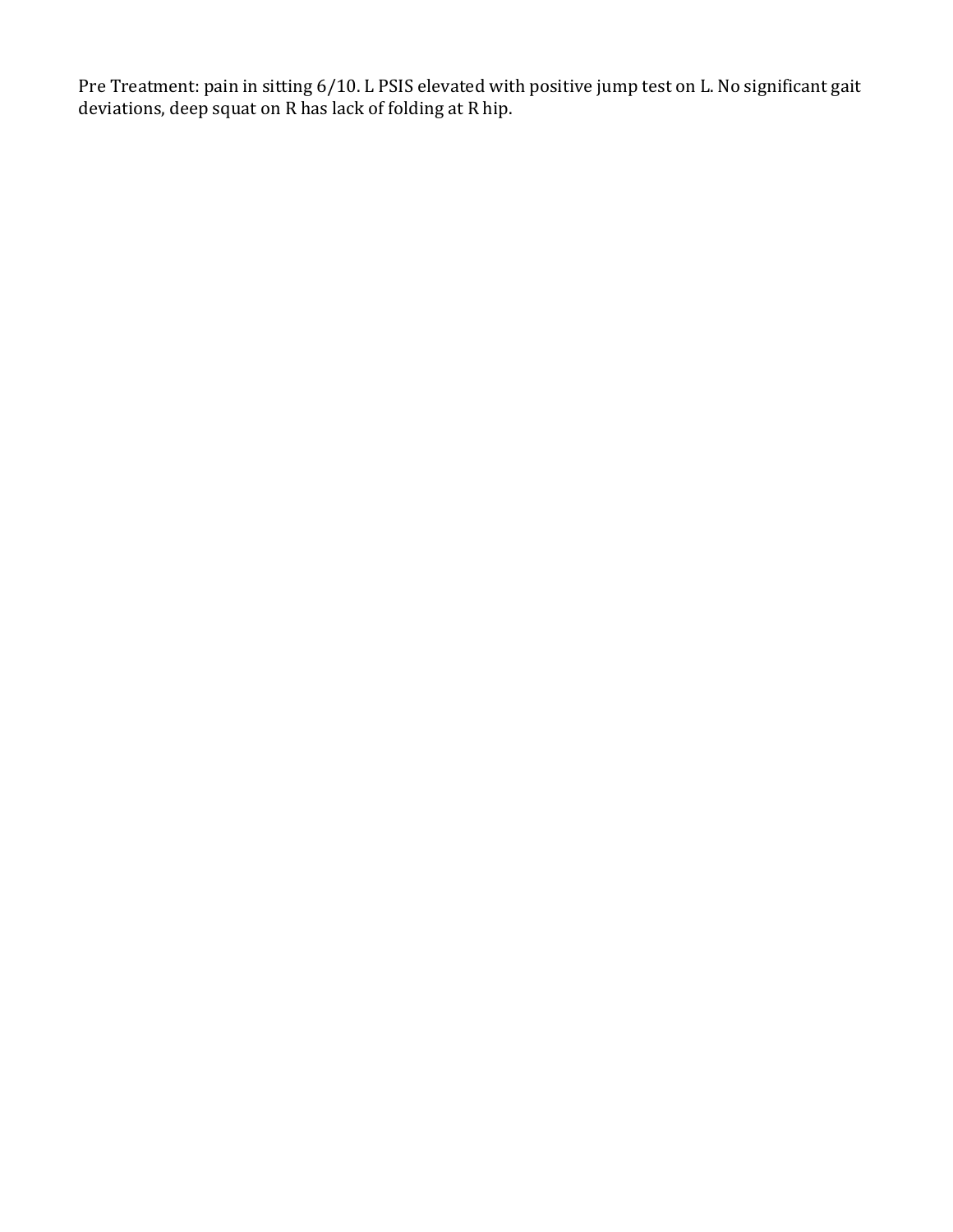Cervical AROM R Rotation=57**°**L=70**°** and extension=58**°**  Functional UE NTT: R=55**°** and L=90**°** Standing Thoracic/Lumbar Rotation R=5% L=5% Flexion=60%. Extension Slump Dural tension test R=---75**°** L=---75**°** Flexion Slump Dural tension test R=---25**°** L=---15**°**  Hip PROM IR R=33**°** L=43**°**. Strength testing of core diagonal R=1+ L=trace. Psoas R=3 L=3+. R Hip IR and ER B=3+ with poor core stability.

**Post treatment changes:** L mastoid process softer end feel, No listening at RCPM into cranium, down into dural tube on R, no vertex listening into cranium, sagittal suture witness neg, Cervical AROM R Rotation=79**°** L=81**°** and extension=90**°**

Functional UE NTT: R=180**°** and L=180**°**

Standing Thoracic/Lumbar Rotation R=85% L=95% Flexion=85% Extension Slump Dural tension test R=---35**°** L=---30**°** Flexion Slump Dural tension test R=neg L=neg Strength testing of core diagonal R=3+/5 L=3/5. Psoas R=5/5 L=5/5.

R Hip IR and ER B=4+/5 with much better stability. Post treatment pain in sitting 0/10. Improved squat mechanics at R hip. General Listening: R LE Local listening: R sciatic at post knee.

## **2nd Treatment session:**

Patient reported sleeping much better, stomach pains and headaches have fully resolved. Still having R gluteal pain with prolonged sitting and running.

Pre Treatment gluteal pain in sitting 2/10.

General Listening: L Vagus N, then R posterior pelvis region

LL: Lumbar and sacral plexus and sciatic Nerve. Cervical Extension=72**°**.

Standing Thoracic/Lumbar Rotation R=50% L=90% Flexion=80%.

Extension Slump Dural tension test R=-45° L=-40°

Flexion Slump Dural tension test R=---25**°** L=---10**°**.

Strength testing of core diagonal R=3+/5 L=1+/5. Psoas R=4/5 L=4+/5.

Treatment consisted of L jugular foramen release, L Vagus nerve linked at trigone space to L mediastinum esophagus and stomach. Balanced dura in SL from C1---T8/9 and sacrum. Neural release to right lumbar plexus, superior gluteal nerve, sacral plexus, piriformis off sciatic in SL with knee extension as a long lever, link with popliteal nerve and posterior tibial and peroneal nerves with elongation in expansion phase in SL and sitting. Taught HEP self neural glides in sitting with MFR to hamstrings with knee ext/flex as long lever movement to help with release and "Bottom's up" functional whole body dural/sciatic nerve glide in standing to be done 10---20 reps daily along with PNF prolonged holds into mass flexion and wall press.

**Post Treatment changes:** Cervical AROM Extension=90**°**. Functional UE NTT: R=180**°** and L=180**°**.

Standing Thoracic/Lumbar Rotation R=85% L=100% Flexion=95%.

Extension Slump Dural tension test R=---30**°** L=---20**°**

Flexion Slump Dural tension test R=neg L=neg.

Strength testing of core diagonal R=5/5 L=4---/5. Psoas R=5 L=5.

Post treatment pain in sitting 0/10.

## **Patient discharged to HEP and self management.**

## **Results:**

Patient reported sleeping much better, stomach pains and headaches have fully resolved. Still having R gluteal pain with prolonged sitting and running resolved after second session. He had